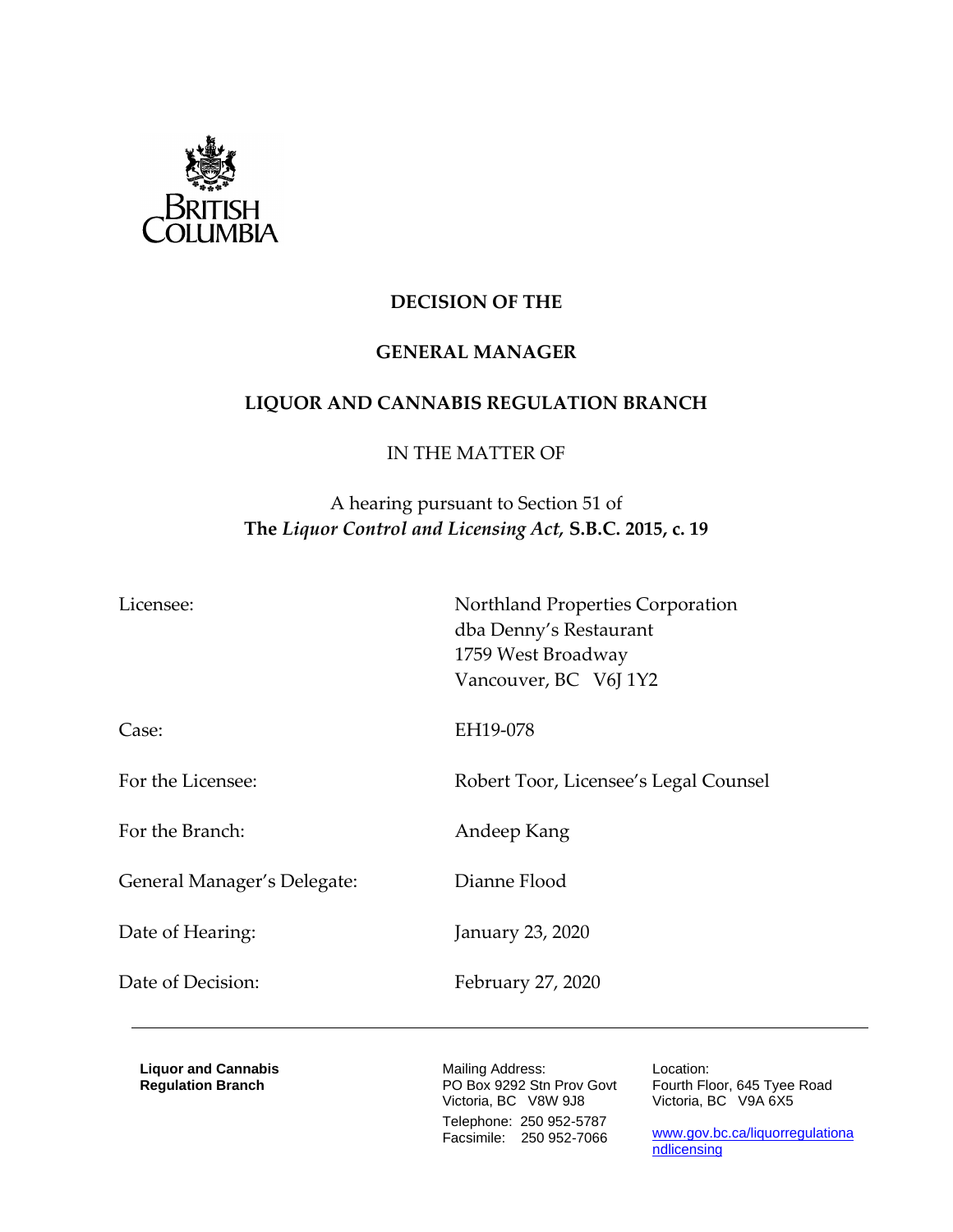#### **INTRODUCTION**

The Licensee, Northland Properties Corporation dba Denny's Restaurant, operates a licensed establishment known as Denny's Restaurant ("the Establishment") under Food Primary License No. 301410 ("the License"). The establishment is located at 1759 West Broadway, Vancouver, BC, V6J 1Y2. Under the Licence, the Licensee may sell liquor between the hours of 9:00 a.m. to midnight, from Sunday to Thursday and between the hours of 9:00 a.m. to 1:00 a.m., from Friday to Saturday.

The Licence is, as are all liquor licences issued in the Province, subject to the terms and conditions contained in the publication "Food Primary Licence Terms and Conditions Handbook", (the "Terms and Conditions Handbook"), which is available on the Liquor and Cannabis Regulation Branch's website.

### **ALLEGED CONTRAVENTION AND PROPOSED PENALTY**

The Liquor and Cannabis Regulation Branch's (the "Branch") allegations and proposed penalty are set out in the Notice of Enforcement Action dated September 16, 2019 (the "NOEA").

The Branch alleges that on August 27, 2019 the Licensee contravened section 77(1)(a) of the *Liquor Control and Licensing Act*, S.B.C. 2015 c. 19 (the "*Act*") by selling, giving or otherwise supplying liquor to a minor (the "Minor Agent").

Item 7, Schedule 2 of the *Liquor Control and Licensing Regulation*, B.C. Reg. 241/2016, (the "*Regulation*") sets out the range of penalties for a first contravention of this type: a seven to eleven-day licence suspension and/or a \$7,000-to-\$11,000 monetary penalty.

The Licensee, by its Legal Counsel, admits that its employee sold liquor to the Minor Agent and to the facts as set out in the NOEA. However, the Licensee disputes the finding of a contravention and claims a defence of due diligence.

For the purposes of this hearing, and in accordance with section 5 of the *Act*, the general manager has delegated to me the powers, duties and functions of the general manager under section 51 of the *Act* and Part 6 of the *Regulation*.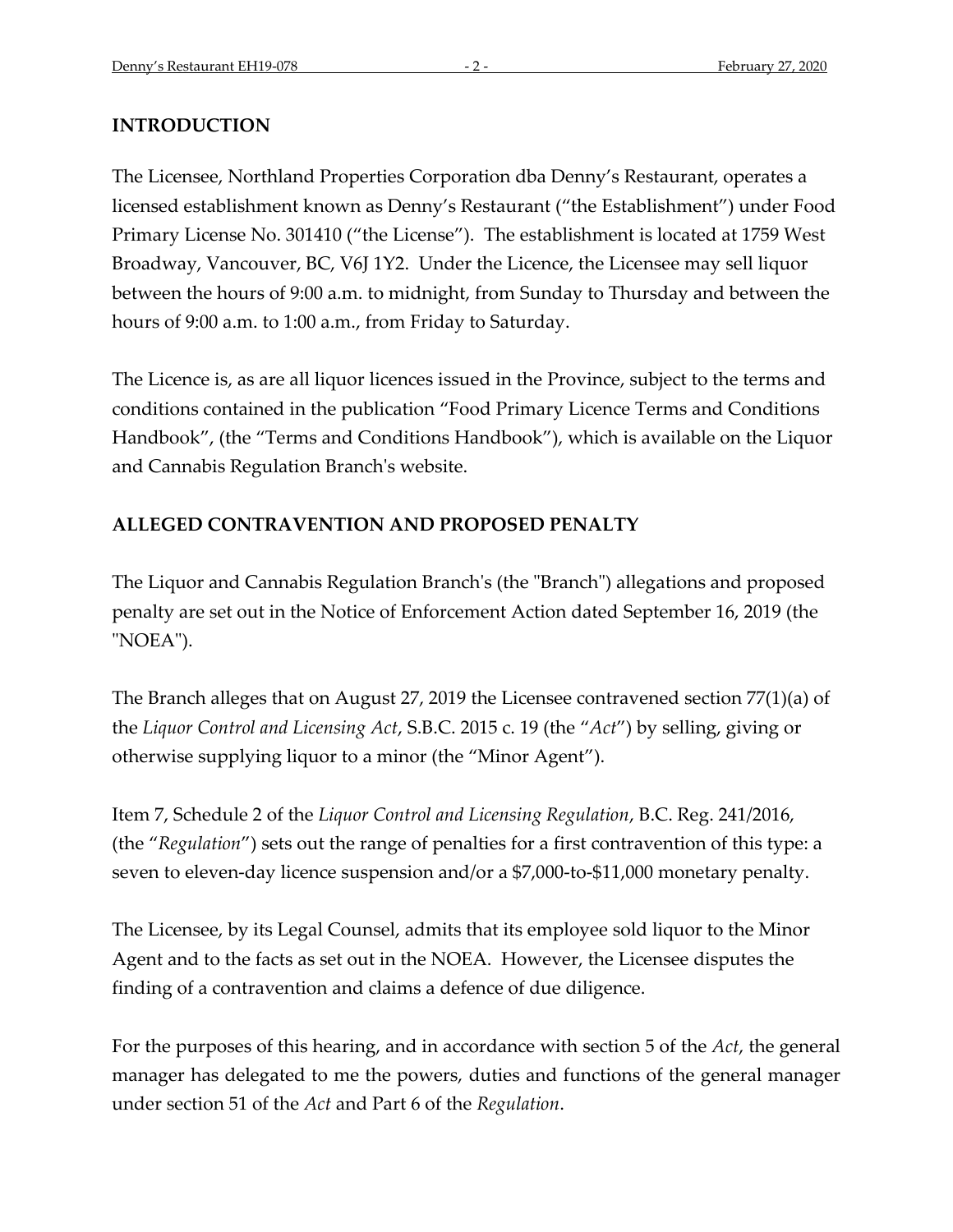# **RELEVANT STATUTORY PROVISIONS**

The relevant statutory provision is:

*Liquor Control and Licensing Act*, S.B.C. 2015, c.19 Supplying liquor to minors 77 (1) Subject to the regulations, a person must not (a) sell, give or otherwise supply liquor to a minor.

# **ISSUES**

- 1. Did the contravention occur?
- 2. If so, has the Licensee established a defence to the contravention?
- 3. If the contravention is proven, what penalty, if any, is appropriate?

# **EXHIBITS**

- Exhibit 1: Branch's Book of Documents, tabs 1 to 19
- Exhibit 2: The Minor Agents' identification documents (sealed)
- Exhibit 3: The Server's SIR Certificate
- Exhibit 4: The Licensee's Liquor Service Policy, signed by the Server
- Exhibit 5: A photograph of a sticker that says "WE CHECK ID"
- Exhibit 6: A photograph of a sticker that says "Check ID BEFORE YOU SERVE LIQUOR"
- Exhibit 7: A photograph of another sticker that says "Check ID BEFORE YOU SERVE LIQUOR"
- Exhibit 8: A photograph of another sticker that says "Check ID BEFORE YOU SERVE LIQUOR"
- Exhibit 9: A photograph of another sticker that says "WE CHECK ID"
- Exhibit 10: A photograph of a poster about the difficulty in assessing the age of persons
- Exhibit 11: Progressive Discipline record for the Server
- Exhibit 12: Copy of two pages entitled "Employee Hire Kit 2"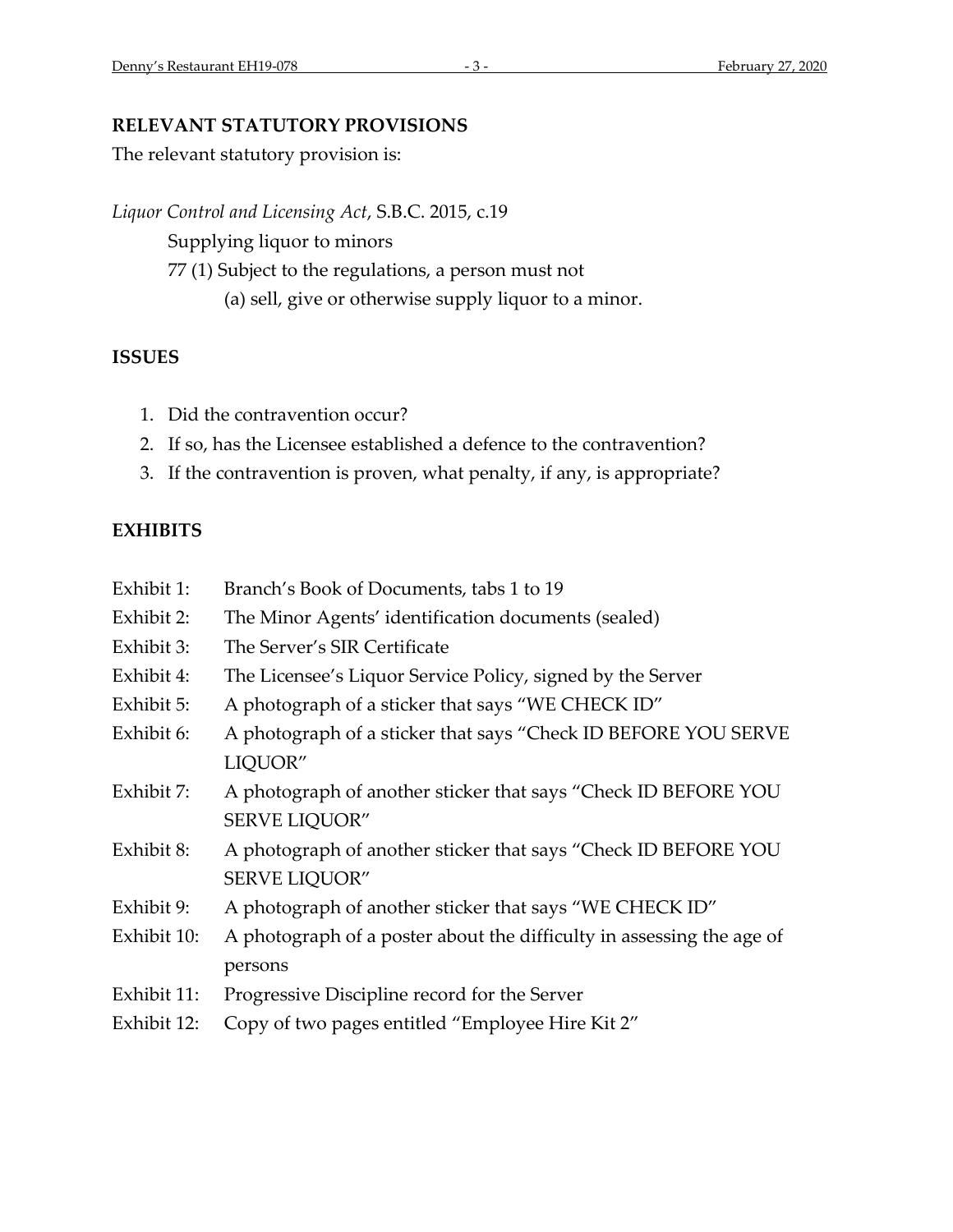#### **WITNESSES**

A liquor inspector who participated in the inspection of the Establishment on August 27, 2019 gave evidence on behalf of the Branch ("Inspector A").

The Server who served the Minor Agent and the General Manager of the Establishment gave evidence on behalf of the Licensee.

# **EVIDENCE—BRANCH**

Inspector A gave evidence about the Minors as Agents Program, the facts set out in the NOEA, and licensees' responsibilities. As the Licensee accepts the facts as alleged in the NOEA to have occurred in the establishment on August 27, 2019, the Inspector's evidence and those facts are summarized here.

#### *The Minors as Agents Program*

Inspector A testified that the Minors as Agents Program (MAP) was authorized by legislation to enable the Branch to verify licensees are complying with their responsibilities not to sell liquor to persons under the age of 19 years (minors), with consequences to follow if they do. He said a number of efforts were made to ensure licensees were aware of the program, including the March 2011 Liquor Line newsletter (Exhibit 1, tab 16) and that licensees are reminded of the MAP at routine inspections, which usually take place every two years.

On August 27, 2019, pursuant to the MAP, Inspector A, two other Inspectors and two Minor Agents conducted several MAP inspections of licensed premises in Vancouver to test compliance with the *Act*. The Licensee's Establishment was one of those premises.

At the start of the day, Minor Agents 127 and 129 were photographed, their identification viewed and photographed, and their respective ages confirmed to be under 19 years (Exhibit 1, tabs 7 and 8 – redacted versions).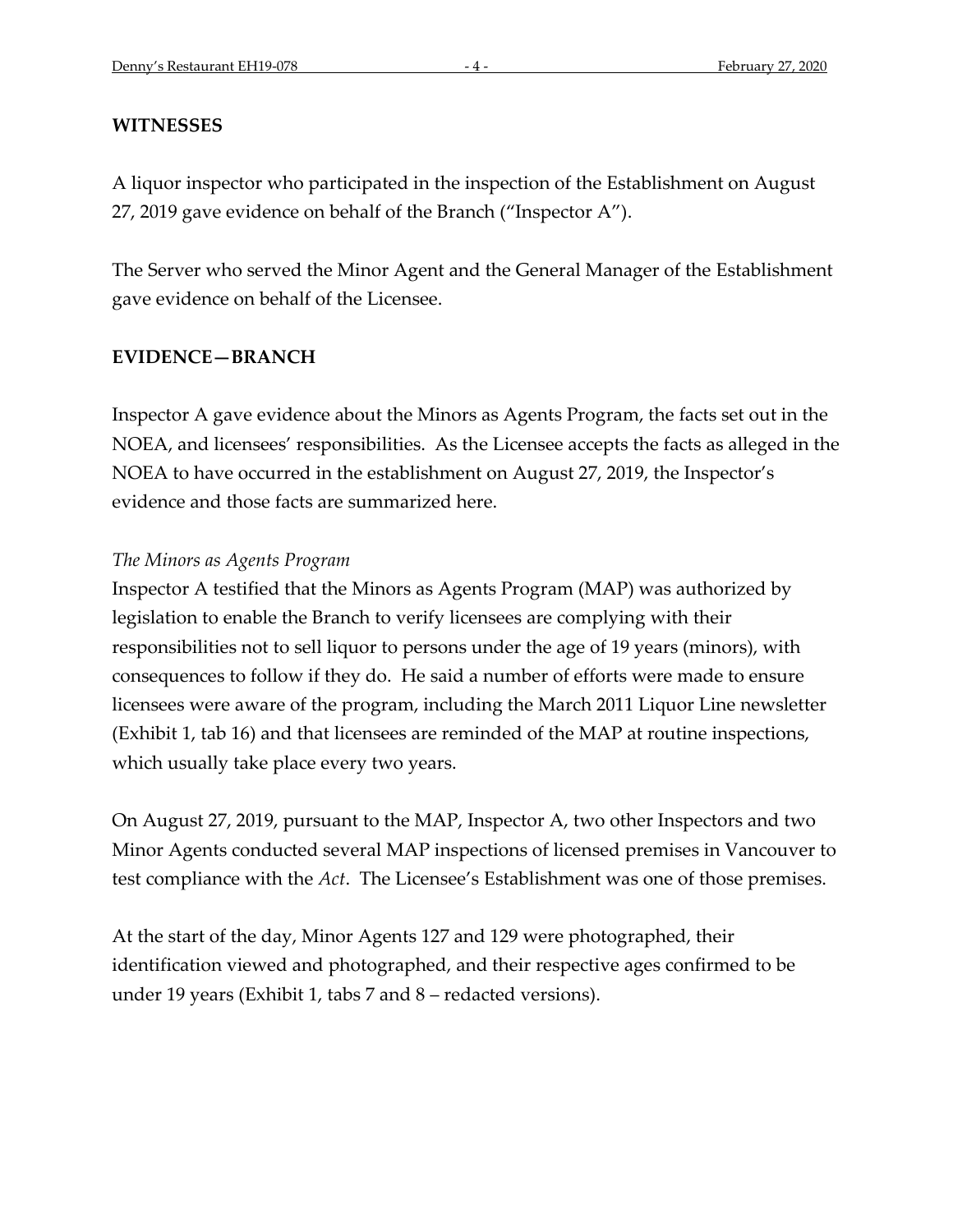### *The Inspection of the Establishment*

At about 3:00 p.m. on August 27, 2019, the Minor Agents and Inspector A and another liquor inspector ("Inspector B") entered the Establishment to conduct a routine inspection under the MAP. The Minor Agents sat at one booth, Inspector B sat in another booth with a clear line of sight of the Minor Agents, and Inspector A sat at a third booth, down from the others and with a partial view of the Minor Agents.

A staff member ("the Server") came to the Minor Agents' booth and Minor Agent 129 asked for a beer. The Server delivered a bottle of beer to the table, put the bottle of beer in front of Minor Agent 129 and left. No identification was requested from either of the Minor Agents at the time of the purchase. The Minor Agents made no attempts to deceive or mislead the Server about their ages.

Inspector A approached the Minor Agents' booth, secured the liquor and directed the Minor Agents to leave. Inspector A took photographs of the beer and the receipt for it and left. Inspector B advised the Server that she had served liquor to a minor. The Server provided a copy of her SIR certificate. Inspector B then spoke to and subsequently issued the Contravention Notice to the on-duty manager (Exhibit 1, tab 2).

The Minor Agents returned to the inspection vehicle where they each completed an Observation Form and Statement (Exhibit 1, tabs 5 and 6). Inspectors A and B also made their notes of the incident (Exhibit 1, tabs 3 and 4).

### *The Licensee's responsibilities*

Inspector A testified that the Licence is subject to the Food Primary Terms and Conditions Handbook, (Exhibit 1, tab 15). A copy is given to licensees when they are issued their licenses and licensees are expected to know the contents. Identification requirements are set out in the Terms and Conditions Handbook. The Terms and Conditions Handbook also set out the prohibition against serving minors and the expectations for systems to effectively prevent that from happening.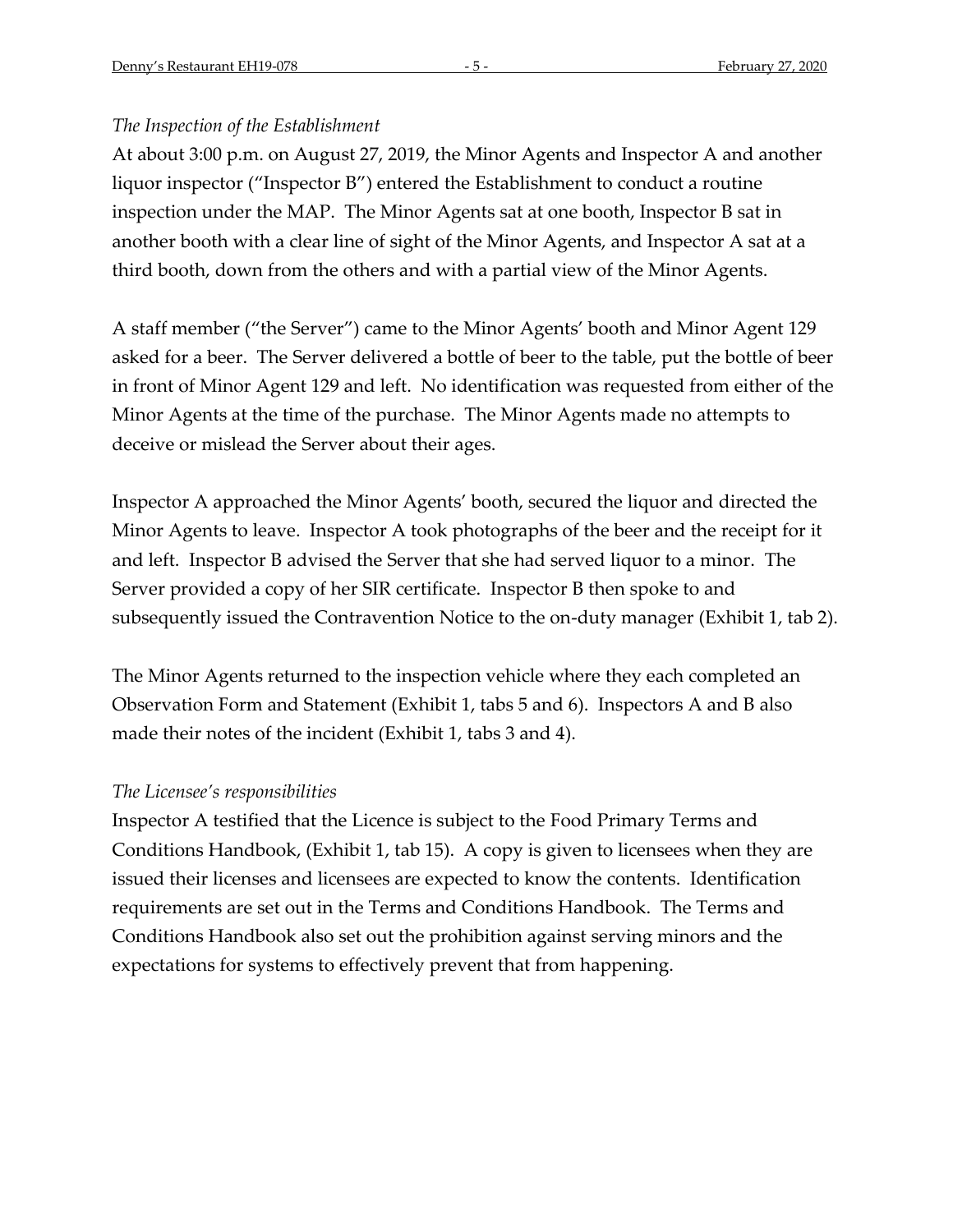# *Enforcement Action*

In the NOEA, Inspector A said that the reasons for pursuing enforcement action include the impacts of alcohol on growing bodies and developing minds, the effects on individuals and society of irresponsible drinking behavior learned at an early age, the inability of minors to metabolize alcohol in the same manner as adults such that it has a more intoxicating effect, and that liquor is a significant factor in many crimes committed by youth.

Inspector A confirmed the compliance history issues for this Establishment as set out in Exhibit 1, tab 14. This Licensee has no prior contraventions, and this is the first contravention for sale of liquor to a minor. The MAP inspections are conducted either randomly or targeted, based on a complaint. Here, the Licensee was selected on a random basis. No complaints had been made about it.

Inspector A confirmed the only training program the Branch requires of servers is the SIR program and that the Branch does not provide or direct other training for servers. Inspector A agreed that the SIR program trains servers how to ID people. Inspector A testified that if a licensee has questions about training for servers, the licensee could ask the inspector responsible for the licensee's area. In addition, the Branch's Training Coordinator could be asked, but not all licensees may know that.

# **EVIDENCE – LICENSEE**

The Licensee's Legal Counsel admitted the Server sold liquor to the Minor Agent as set out in the NOEA. The Licensee claims a defense of due diligence, based on the Licensee's training processes, systems and steps taken to ensure the sale of liquor to minors will not happen.

The Licensee's Legal Counsel called the Server who served the Minor Agent and the Licensee's General Manager for this location to give evidence on behalf of the Licensee.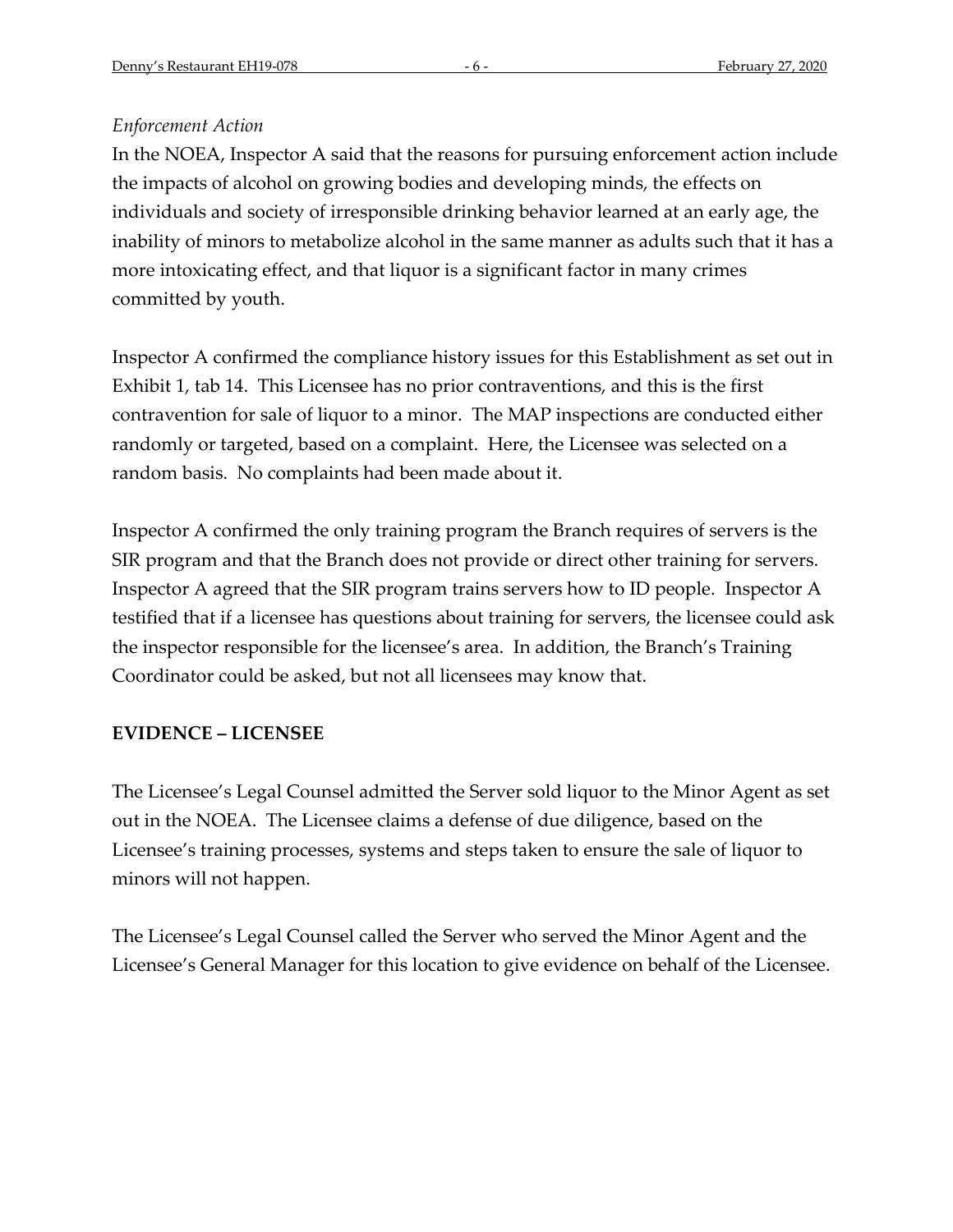#### **The Server**

The Server testified that she had been employed by the Licensee for about one year and five months. Prior to that she had worked as a server at a restaurant for about eight years. She obtained her SIR while working at that other restaurant and she had had it for almost five years. Her SIR certificate was entered as Exhibit 3.

#### *Adequate training*

The Server testified that she had been given five days training by the Licensee. She said each training day was about four or five hours, conducted about two shifts a week. Sometimes the trainer was the manager, other times it was a supervisor or other server. She said she did not serve alcohol until the five days of training was completed.

The Server said the training on liquor service included the hours of service, the kinds of alcohol served and the identification requirements. She testified she was taught to ask for two pieces of identification: one government photo ID, with the birth date and a second piece that has the person's name, like student ID. During her five days of training she shadowed others and observed them asking for identification. She testified that those other persons followed proper procedures for asking for identification.

The Server confirmed that after her training was completed, she signed off on the Licensee's liquor service policy and identification requirements (Exhibit 4). She agreed that once it was signed, she had not reviewed that document, nor had she been referred back to the Licensee's written policies on liquor service.

The Server confirmed that her training did not include any discussion of what physical or other signs to look for when assessing a person's age or to watch for young people coming in and trying to look older. She said that she was told to look at the identification to see if it was real or fake by looking at the birthdate and the address. The Server testified that being Asian she often has trouble assessing the age of persons who are not Asian.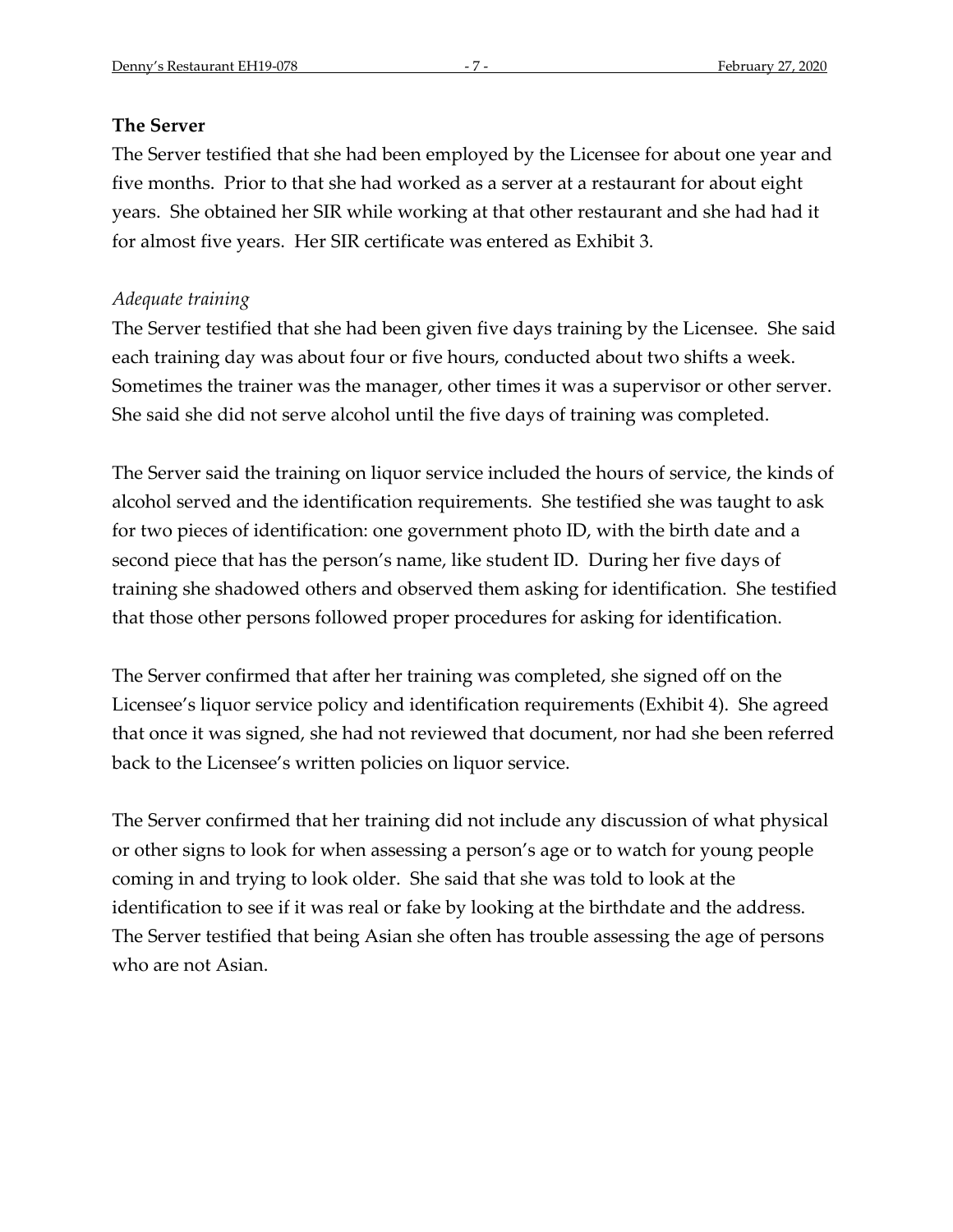# *Systems in Place*

The Server identified the photographs of:

- the sticker that said, "We check ID", posted at the POSitouch station where she placed orders (Exhibit 5).
- the sticker that said, "Check ID before you serve liquor", posted at the bar in the establishment (Exhibit 6).
- the two other stickers that said, "Check ID before you serve liquor", posted at the front of the restaurant POSitouch stations (Exhibits 7 and 8).
- the other sticker at the bar that said, "We check ID" (Exhibit 9).
- the poster behind the bar about the difficulty in assessing the age of persons (Exhibit 10).

All of these, she said, were in place on August 27, 2019. She said although English is her second language, it was easy for her to understand these signs.

The Server testified that each of the four POSitouch stations had something on them that reminded servers to check identification. She agreed that she would see one of these signs every time she punched in an order, which she would be doing every five to ten minutes.

The Server agreed that Exhibit 11 (her Progressive Discipline record) says to request identification from all persons who look to be under 30 and Exhibit 4 (the Licensee's liquor service policy) says to request identification from all persons who look to be under 25. She said her practice was to request identification of all persons who look to be under 25.

The Server said that, about two or three times a shift, the manager would randomly check whether she was asking for identification. She testified that when asked, she had always asked for identification and never had to be directed to go back and ask.

She also testified that daily meetings were held and at some of those, but not all, staff was reminded of the need to check for identification. She described these meetings as more of a conversation.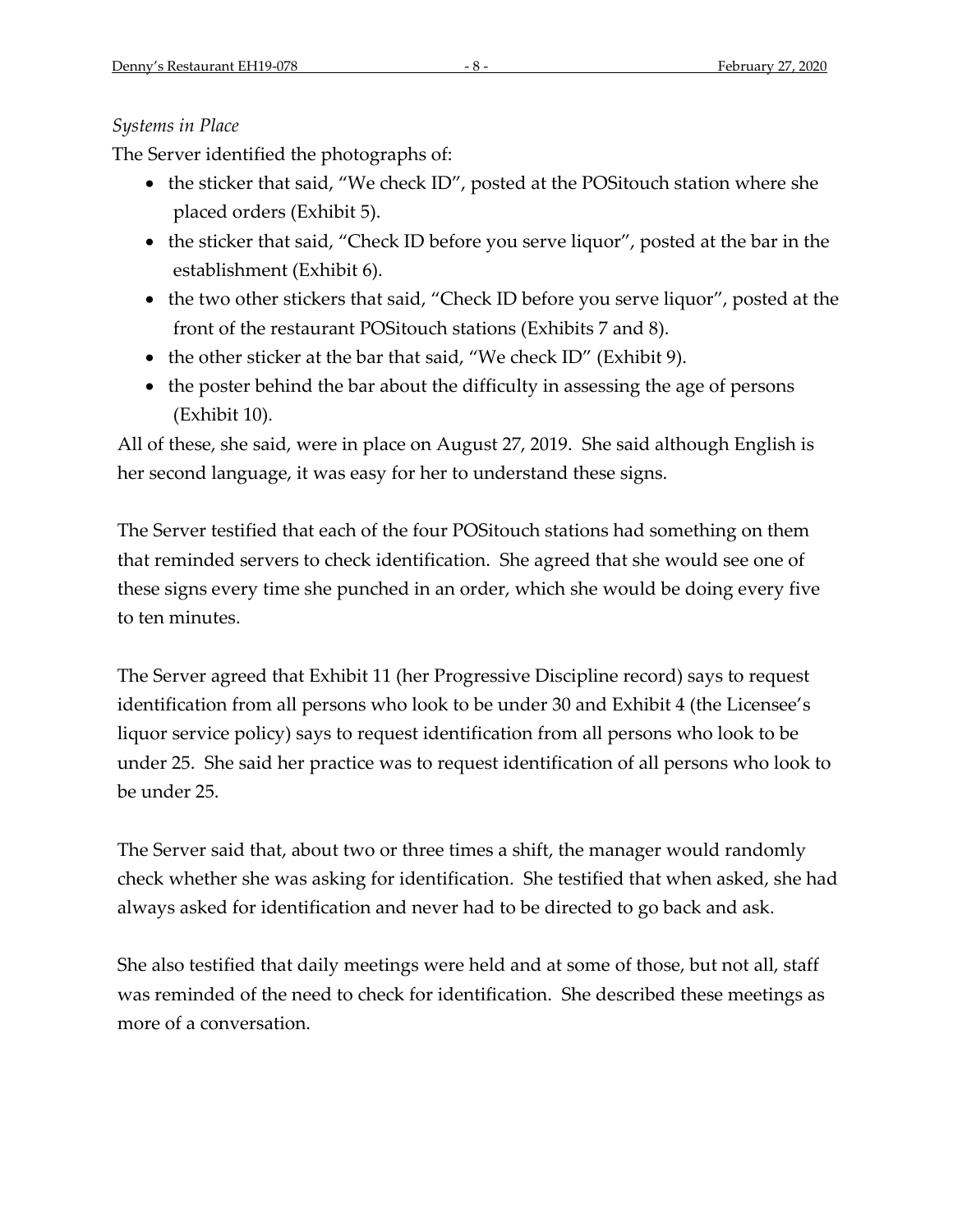The Server was not aware of an incident log book being kept, but thought the supervisors kept a log book. She said most of the communication with her supervisors was verbal, not in writing. She also said the managers could see video of the premises from the office and may come out and talk to staff.

The Server testified that about four times a year a meeting is held with all servers to go over the seasonal menu changes. All servers are expected to attend those meetings. She did not know whether minutes were kept of those meetings.

The Server said no staff meeting was held after the contravention. The only meeting about the contravention that she knew about was between the Server, the manager and the General Manager.

The Server testified she was not aware of the MAP and had not been told about it by her managers.

The Server said that after she was told she had served the Minor Agent, she felt panicked, shocked and guilty. She agreed she had no excuse for having served the Minor Agent. She said she was working alone that day and was busy. She said when she is busy, she can ask for help, but she did not do that on August 27.

She testified the General Manager spoke to her and later had her sign the record of Progress Discipline, acknowledging the incident and giving her a warning on her record (Exhibit 11). She said this was the first time she was disciplined and didn't know what the reference in that document to a previous verbal warning was about. She also said although that document referred to her as a certified trainer, she had not done any additional training, nor had she actually done any training of others.

### **The General Manager**

The General Manager has worked for the Licensee since June 2015, starting as a server, moving up to a management role in 2016, and became a manager at this location in 2018. He became the general manager at this location after August 27, 2019.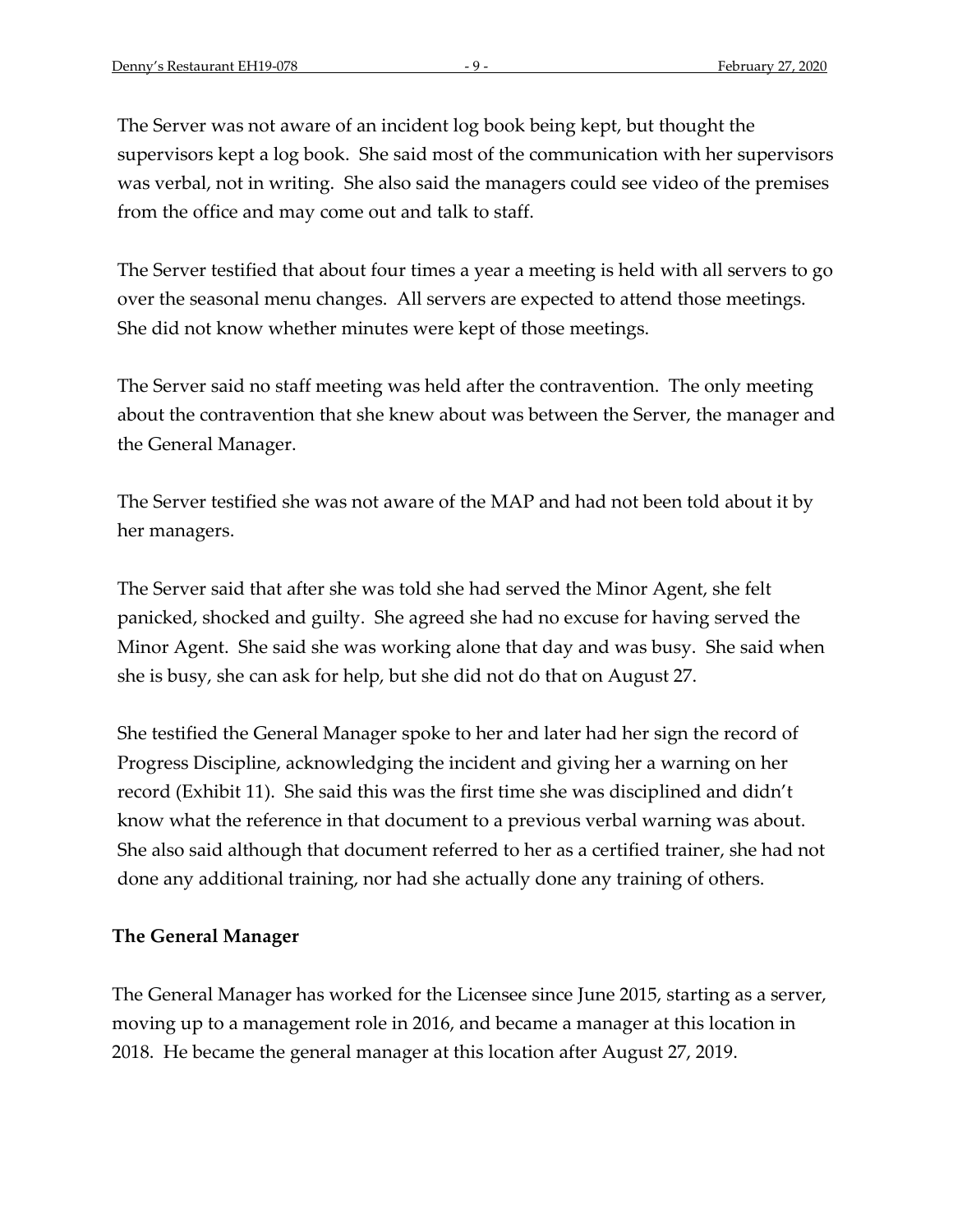The General Manager has the Ontario equivalent of an SIR certificate. He said new hires must have their SIR certificate when hired, or they have to get it.

#### *Adequate Training*

The General Manager testified that as general manager he implements the Licensee's policies and procedures for this location, which is one of about 20 locations for the Licensee in British Columbia, with about another 37 across Canada. The General Manager did not develop the Licensee's in-house training program, which is standardized across Canada, but he is in charge of ensuring the servers at this location are trained and he delivers that training.

He testified the Licensee's program for new hires consists of fourteen days, with five of those being training days. He said Day 1 consists of about two hours of e-learning. As part of that, the General Manager or another manager goes over the Licensee's liquor policies with the new hire. He said they cover the hours of service (which he said was important because service is permitted only during certain hours and the restaurant is open 24 hours) and checking for identification, including what documents are acceptable and the need for two pieces. He said he would show the new hire what he would do and what he would ask and demonstrate that. He said he then goes through Exhibit 4, the Licensee's liquor policy, line by line with the new hire who then signs off that they know that policy. He acknowledged that Exhibit 4 does not mention British Columbia's legal age of 19 years, nor did the e-learning module do that.

He initially testified that the Day 1 e-learning module included questions the new hire must answer on-line. He said some new hires get the questions right the first time, with others taking two or three tries. He later clarified that the e-learning component used when the Server was hired had questions and answers on some of the training modules, but not on the liquor service module.

The General Manager testified that the e-learning program is now more interactive and visual and includes a mock video on identification and questions and answers on the liquor service module. He said the Licensee is working on having all employees take the new course. He noted the Branch had not provided any training materials to the Licensee.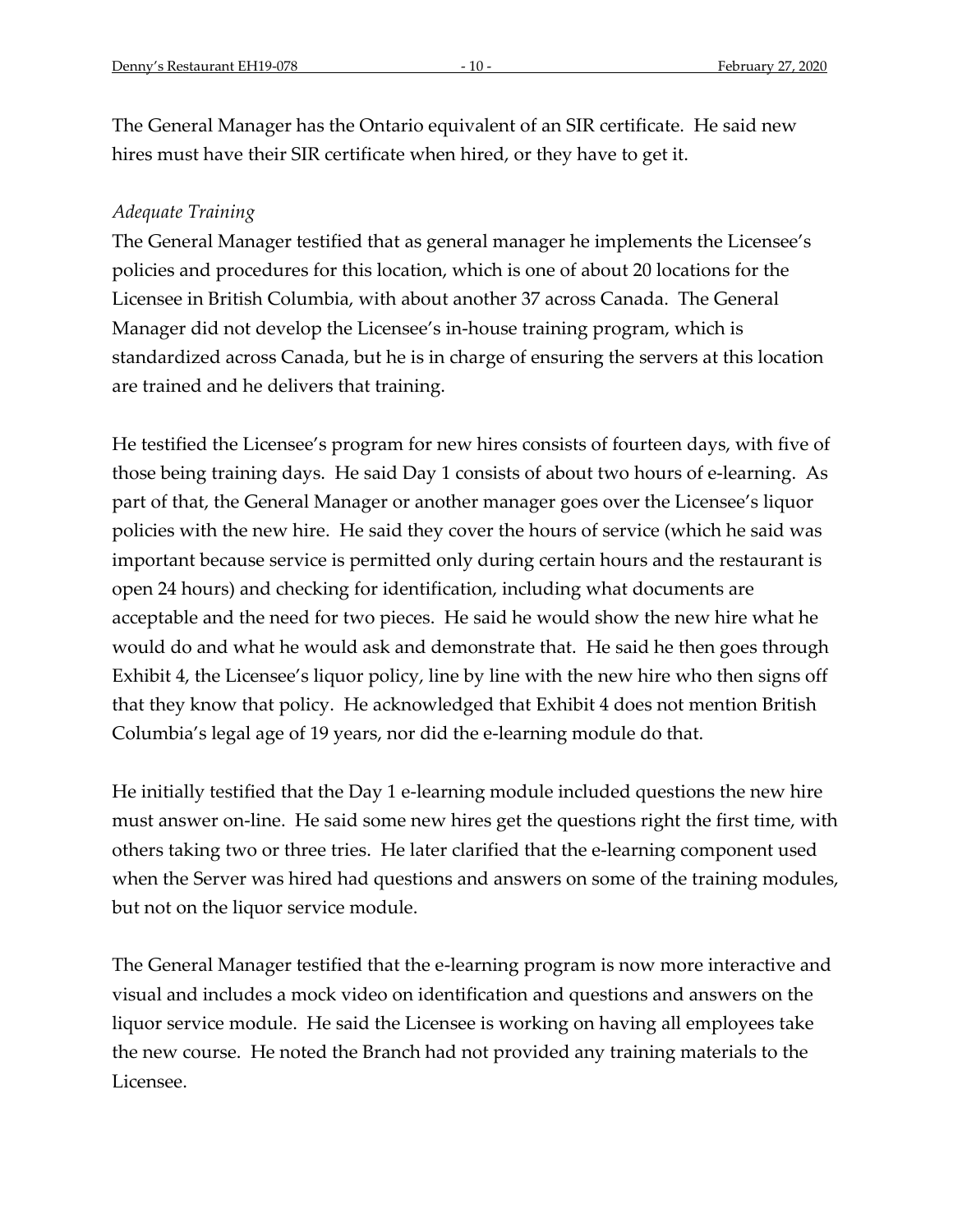The General Manager said he personally trained the Server on Day 1. He said he told her to check for identification if the person looks to be under the age of 50 and if she was in any doubt, she should check for identification. He said he discusses with staff how to assess when to ask for identification, saying if the person has grey hair or a cane and a hard time walking, then the servers don't need to ask for identification. He testified he spent about 20 minutes covering these with her.

The General Manager testified Day 2 is spent going over the establishment's layout and menu items.

He said Day 3 and 4 are spent with more e-learning, about two hours each day. Topics covered include the employee's responsibilities and duties, the restaurant layout, menu, drink recipes, brand recipes, brand standards, the POSitouch system, how to process payments and make drinks, allergy issues, fire and emergency procedures, and what to do if there is a slip-and-fall accident. The new hire will then shadow a senior server for the remaining two or three hours of each training shift. He said the server being shadowed will show the new hire how to ask for identification but admitted that will only happen if a young-looking customer asks for liquor.

He said the new hires and the senior server will discuss how some people don't always look their age, and the sheer spectrum of how looks can be different from the actual age, and so, that is why, it is important to ask if the person appears to be 30 years or younger.

He testified that on Day 5 the new hire is shadowed by the General Manager, who is there to review, assist and evaluate the new hire's performance, including asking for identification.

The General Manager said the five days of training is followed by nine days of further close supervision, where the new hire first takes on one or two tables on their own, and then gradually takes on more tables as they prove able to do that.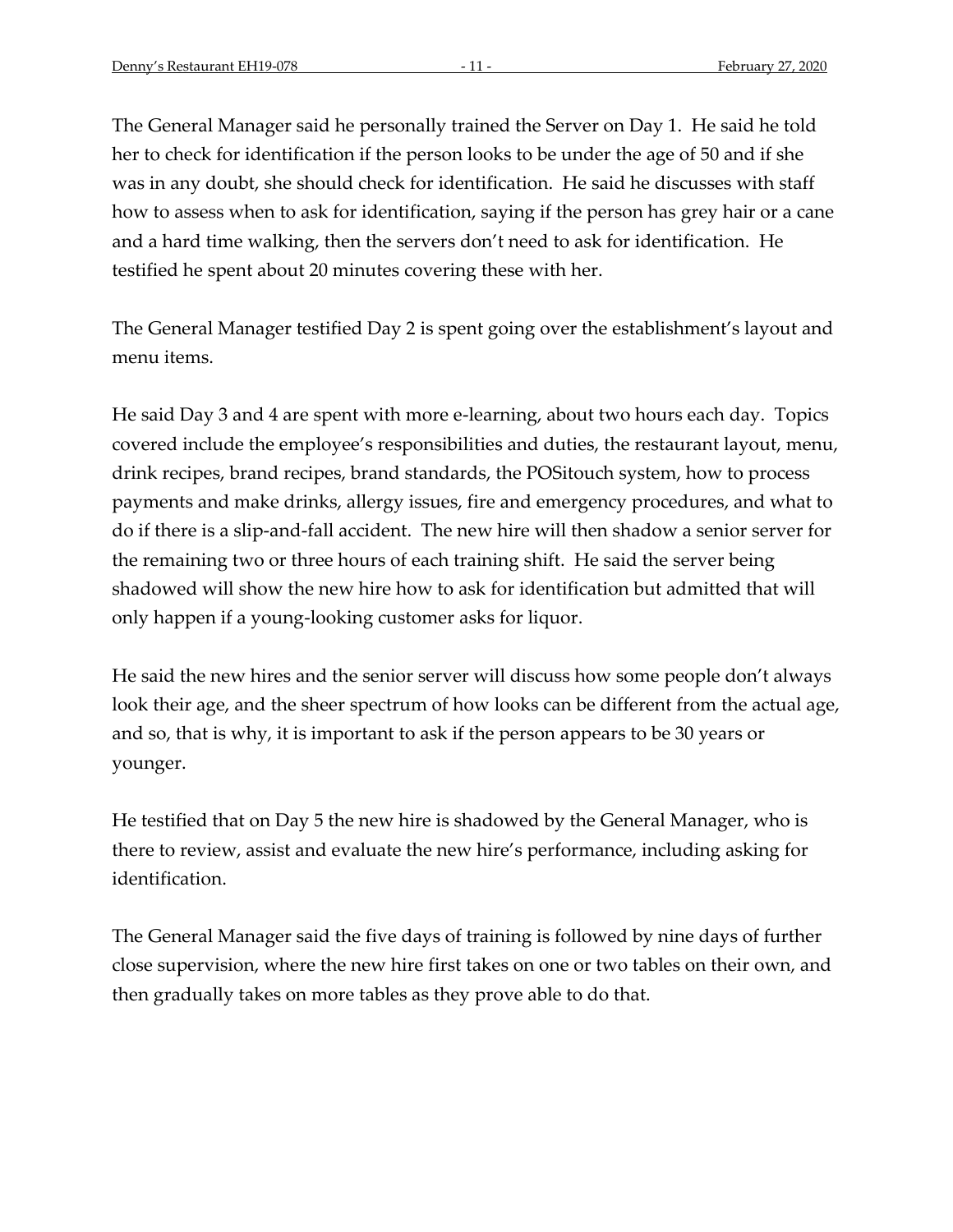The General Manager confirmed that the reference in Exhibit 11 to the Server as a certified trainer did not mean that the Server had taken any specific training to be a trainer and confirmed she had not actually trained any other servers.

#### *Systems in Place*

He said there was discussion with staff every day about the need to request identification. He testified servers are briefed for about five minutes every day on the menu and the need to check identification and they are asked to commit to that responsibility. He said that a one-on-one meeting is held with each employee each month to make sure the employee understands anything new, and it includes the need to ask for identification.

The General Manager testified that if a young-looking person is seen coming in, servers are reminded by the manager to check for identification. He was not aware of any circumstances of staff not requesting identification when they should have. The General Manager testified that on holidays and for special events, he specifically reminds staff about the need to check for proper identification.

The General Manager reviewed the photographs entered as Exhibits 5 to 10 and confirmed all the stickers were in place on August 27, 2019, saying he took the photographs about two days after the contravention. He said he put the stickers up when he started at the establishment and replaces them if they come off. The stickers are intended to serve as a reminder of the need to check for identification. He said one of these is at each terminal and so is a reminder when ringing in an order. The terminals are not set up with any prompts about age or checking for identification, but the terminals' home screen note the year of birth for a person who turns 19 years.

He said he knew that English is a second language for many of the staff, and to ensure that they understand their responsibilities, the reminder messages are kept simple and the one-on-one review is done every month. He also said that he understood that many of those employees would have had to pass an English proficiency test when they came to Canada, so they would have some level of understanding of English. He acknowledged that the servers new to Canada can have difficulty assessing customers' ages, but the Server had never expressed that to him.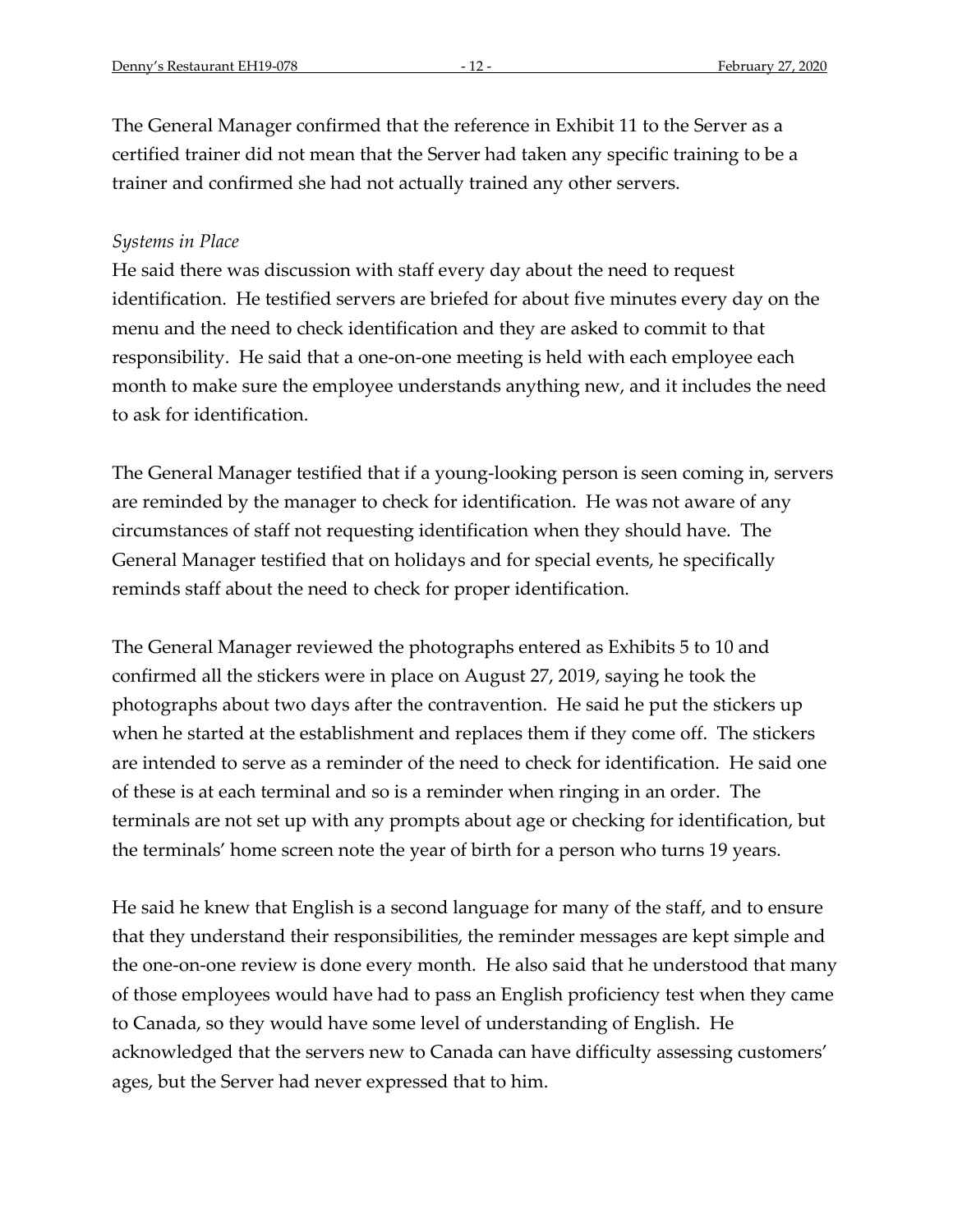The General Manager also testified that the need to check for identification was reinforced at the quarterly staff meetings, which are held to review seasonal menu changes. No agenda is made, or minutes kept, but he said that identification requirements would be covered and if a staff person misses the meeting, a one-on-one meeting is held with them.

The General Manager said a logbook is kept but is made available to managers only. It is used mainly for scheduling and ordering. The General Manager said the contravention was noted in the incident logbook, but a copy of the logbook was not produced into evidence.

He said that video monitoring was used to observe for theft or other incidents but not for monitoring if servers were asking for identification. He said the manager on the floor would be doing that.

The General Manager produced a copy of the Licensee's Liquor Policy (Exhibit 12). He agreed that this document sets out the same information as in Exhibit 4, except the age for requesting identification. He also agreed the Licensee's Policy refers to checking for identification of anyone who looks under the age of 25 years. The General Manager reiterated that he tells staff to check for identification if the person looks to be under the age of 50.

The General Manager was not on duty on August 27, 2019. He said he followed up the incident with the Server, taking the disciplinary action as set out in Exhibit 11. He said not all other staff were told about the incident, but they all knew something had happened and all were told to make sure they checked for identification.

The General Manager said this was the first contravention for the establishment. He said despite the Server having been trained and given all the tools, she still failed to ask.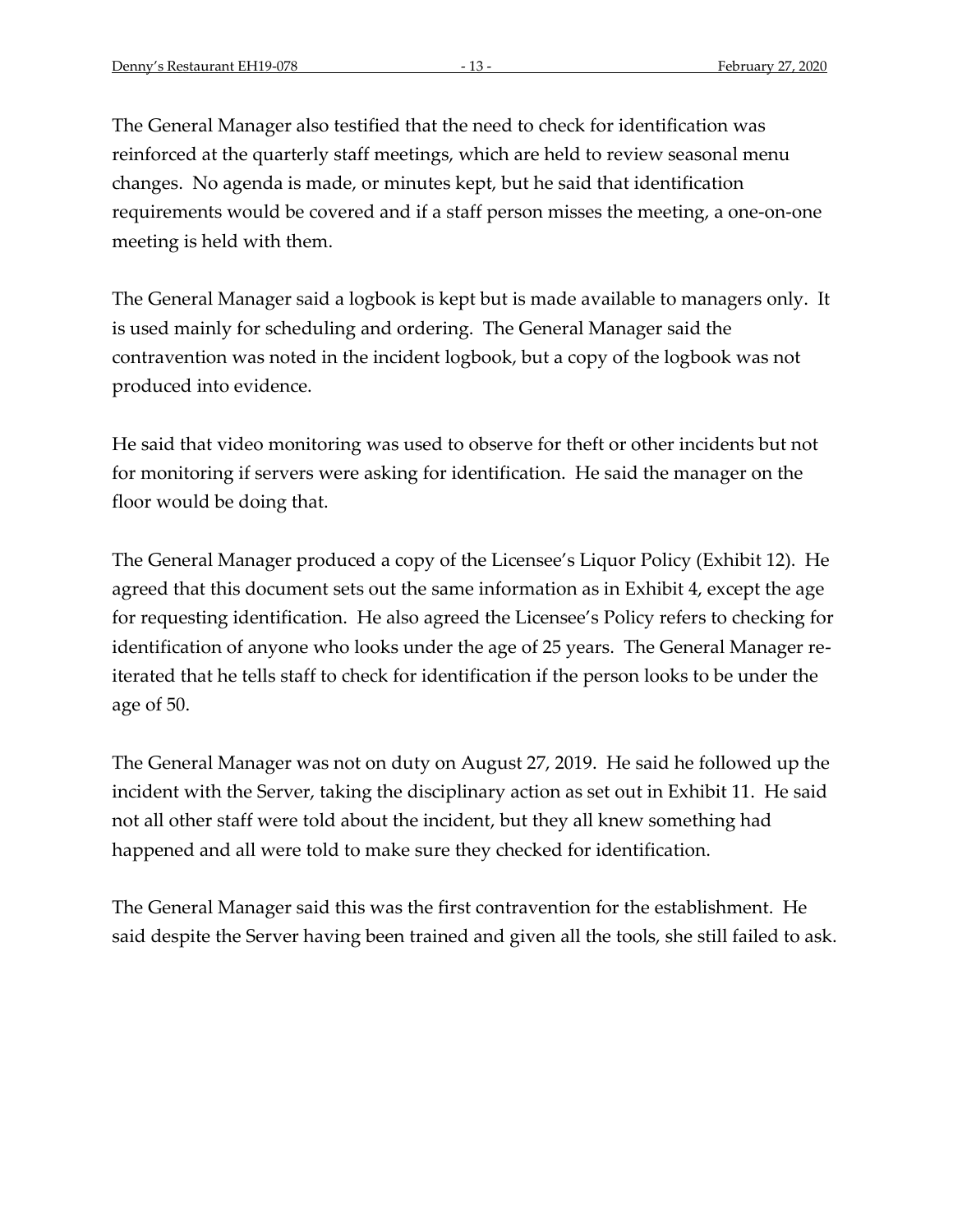#### **SUBMISSIONS – BRANCH**

The Branch Advocate submitted the evidence and the Licensee's admissions supported a conclusion that liquor was sold to a minor and the contravention was proven. The Branch Advocate suggested the Licensee failed to meet the test of due diligence. She said both the oral and written evidence of the training and systems to prevent sales of liquor to minors is weak. She noted that no physical evidence of the training program was provided nor was any evidence of testing the effectiveness of that training. She noted the incident logbook was not made available to serving staff, so they did not have access to that information.

The Branch Advocate noted the Server did not recall any training on how to assess a patron's age and may have been confused by the Licensee's inconsistent and confusing directions to check age, if the person appeared to be under 25, 30 or 50 years old.

### **SUBMISSIONS – LICENSEE**

The Licensee's Legal Counsel admitted the contravention occurred but relied on a defence of due diligence. He said that the Licensee has taken considerable efforts through its training program to prevent a contravention from happening. He noted the five-day training program, with time specifically spent on the Licensee's policy on serving liquor and the shadowing of senior servers.

The Legal Counsel noted the on-going and frequent daily reminders to staff and the additional reminders at the quarterly staff meetings. He said another key component of that reminder system was the signage at the POSitouch terminals, viewed by the servers whenever placing an order.

The Legal Counsel highlighted the Licensee's good compliance history and the lack of any previous contraventions. He said that despite its best efforts, things can happen, as it did here. He referred to the decision in Case EH17-032 ("*Boston Pizza")* and that the standard is not one of perfection. Rather, he suggested, the standard is one of what is reasonable, which he submitted the Licensee had exceeded.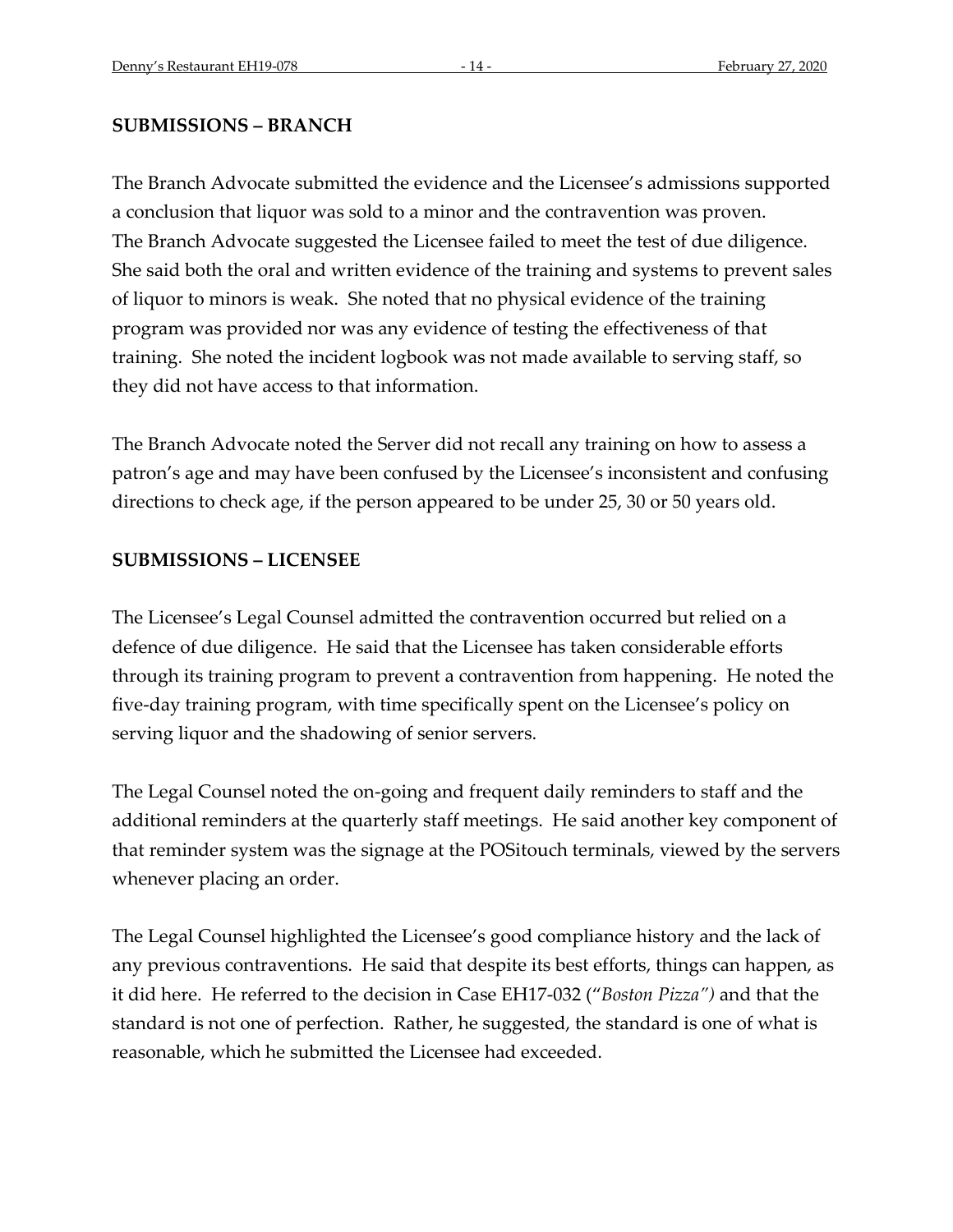The Legal Counsel submitted that due diligence has been established and a penalty is not warranted, but if a penalty was to be imposed, a fine would be preferred to a suspension.

The Legal Counsel also suggested that if the government does not think the SIR program is adequate training, the government as the legislator and overseer of the system has the responsibility to provide that additional training, not licensees. Or, he suggested, the government should require the SIR certificate be renewed more frequently, perhaps annually or every two years. These efforts, he said, would better promote the Branch's goal of compliance.

### **ANALYSIS AND REASONS**

#### **Contravention**

The Licensee's Legal Counsel admitted that a staff person sold liquor to a minor. Based on that admission, the evidence and the submissions, I find that the Licensee contravened section 77(1)(a) of the *Act* by selling, giving or otherwise supplying liquor to a minor.

#### **Due Diligence**

A licensee is entitled to a defence if it can show that it was duly diligent in taking reasonable steps to prevent the contravention from occurring.

The leading case on due diligence is *R v. Sault Ste. Marie (*1979) 2 SCR 1299, where at page 1331, Dickson, J. sets out the test:

One comment on the defence of reasonable care in this context should be added. Since the issue is whether the defendant is guilty of an offence, the doctrine of respondeat superior has no application. The due diligence which must be established is that of the accused alone. Where an employer is charged in respect of an act committed by an employee acting in the course of employment, the question will be whether the act took place without the accused's direction or approval, thus negating wilful involvement of the accused, and whether the accused exercised all reasonable care by establishing a proper system to prevent commission of the offence and by taking reasonable steps to ensure the effective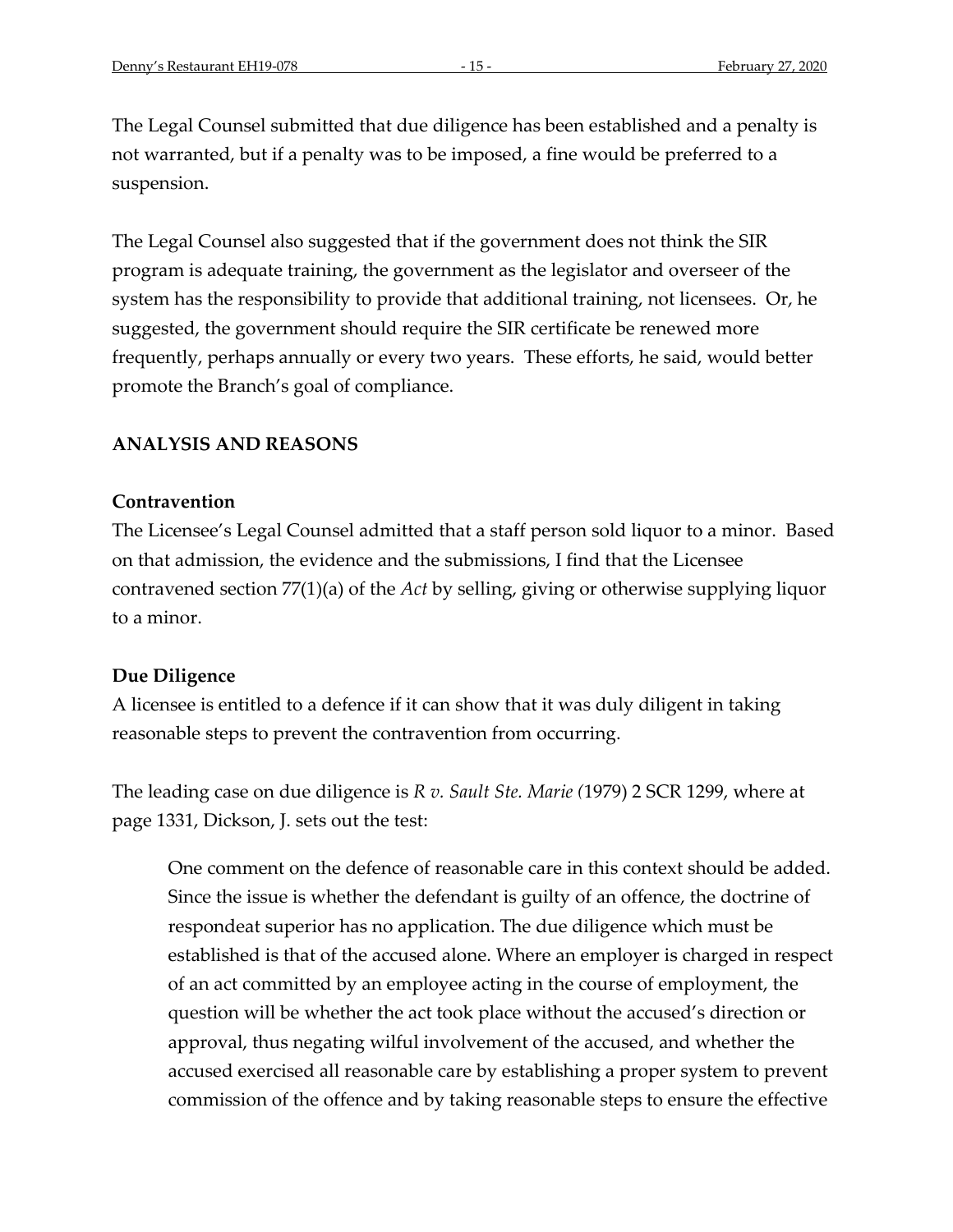operation of the system. The availability of the defence to a corporation will depend on whether such due diligence was taken by those who are the directing mind and will of the corporation, whose acts are therefore in law the acts of the corporation itself.

The BC Supreme Court, in *Beverly Corners Liquor Store Ltd. v. British Columbia (Liquor Control and Licensing Branch)*, 2012 BCSC 1851, considered and clarified the application of the defence of due diligence in the context of the sale of liquor to a minor contrary to the then *Liquor Control and Licensing Act* (see paragraphs 41 to 44 of that decision).

In these circumstances, the court said, the defence of due diligence is to be considered in two stages:

- 1. Whether the employee who made the sale was a directing mind of the licensee if so, the defence of due diligence is not available, and the inquiry stops there.
- 2. If the employee who made the sale was not a directing mind of the licensee, then the questions to be considered and answered are whether the licensee had:
	- a. implemented adequate training and other systems to prevent the contravention (the sale of liquor to minors); and,
	- b. taken reasonable steps to ensure the effective application of that education and the operation of those systems.

Both of these issues are factual and will depend on the evidence presented. The onus is on the Licensee to establish on a balance of probabilities that it had exercised all reasonable care by establishing adequate training and other systems and ensuring effective application of them.

# *Directing mind*

The Branch did not allege nor is there any evidence to suggest that the Server who made the sale was a "directing mind" of the Licensee. On this basis, I find that she was not and I move on to consider the second step in the due diligence analysis.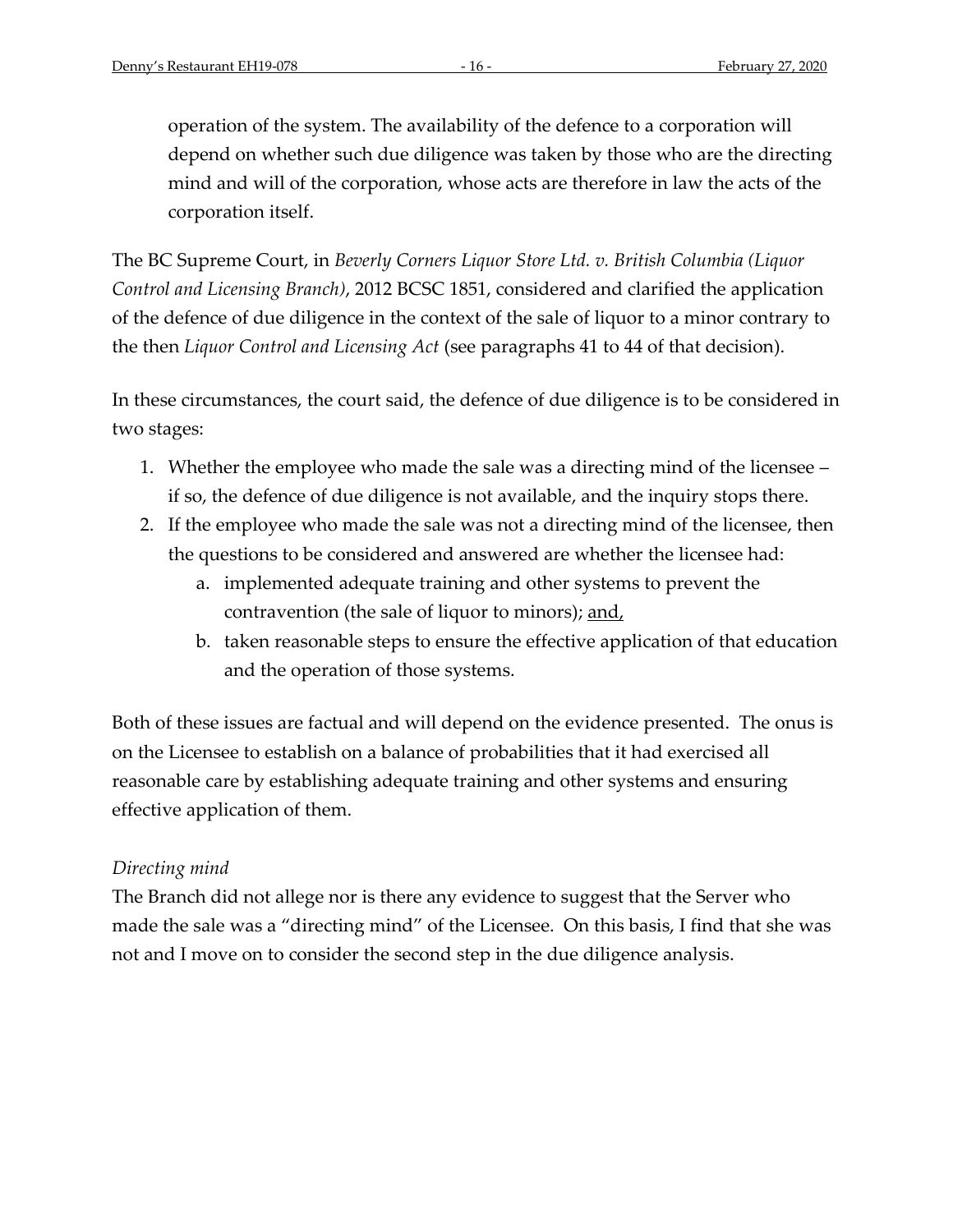# *Steps to avoid the sale*

The Licensee must establish two things - it has taken reasonable steps

- to train its staff in procedures to identify if potential purchasers are of legal age and thus avoid the potential for a contravention, and
- to ensure those procedures are consistently acted upon and any potential issues are properly dealt with.

The analysis of the standard to be met - that is, what is reasonable - must be undertaken in consideration of the public policies and potential consequences that underlie the prohibition against selling liquor to minors, which include:

- the effects of liquor on growing bodies and developing minds;
- the effects on individuals and society of irresponsible drinking behaviour learned at an early age;
- a minor's lack of capacity to metabolize liquor in the same manner as an adult;
- that poor choices are made by minors when consuming liquor and liquor is a significant factor in many crimes committed by youth.

The standard is not one of perfection – that is, that a contravention will never occur. Rather, it is what are adequate training, systems, and monitoring within this public policy context. The circumstances of each case have to be considered in determining whether the due diligence threshold has been achieved.

In my analysis, I have considered all of the oral and documentary evidence submitted at the hearing. I turn then to the tests as set out by the Court and the evidence presented in relation to those tests.

# *Adequate training to prevent the sale of liquor to minors*

Selling liquor is not like selling the other items on the Licensee's menu. Rather, significant responsibility applies to the sale of liquor, including preventing the sale to minors. Licensees must provide adequate and thorough training to ensure that staff members fully understand and carry out their responsibilities in this regard.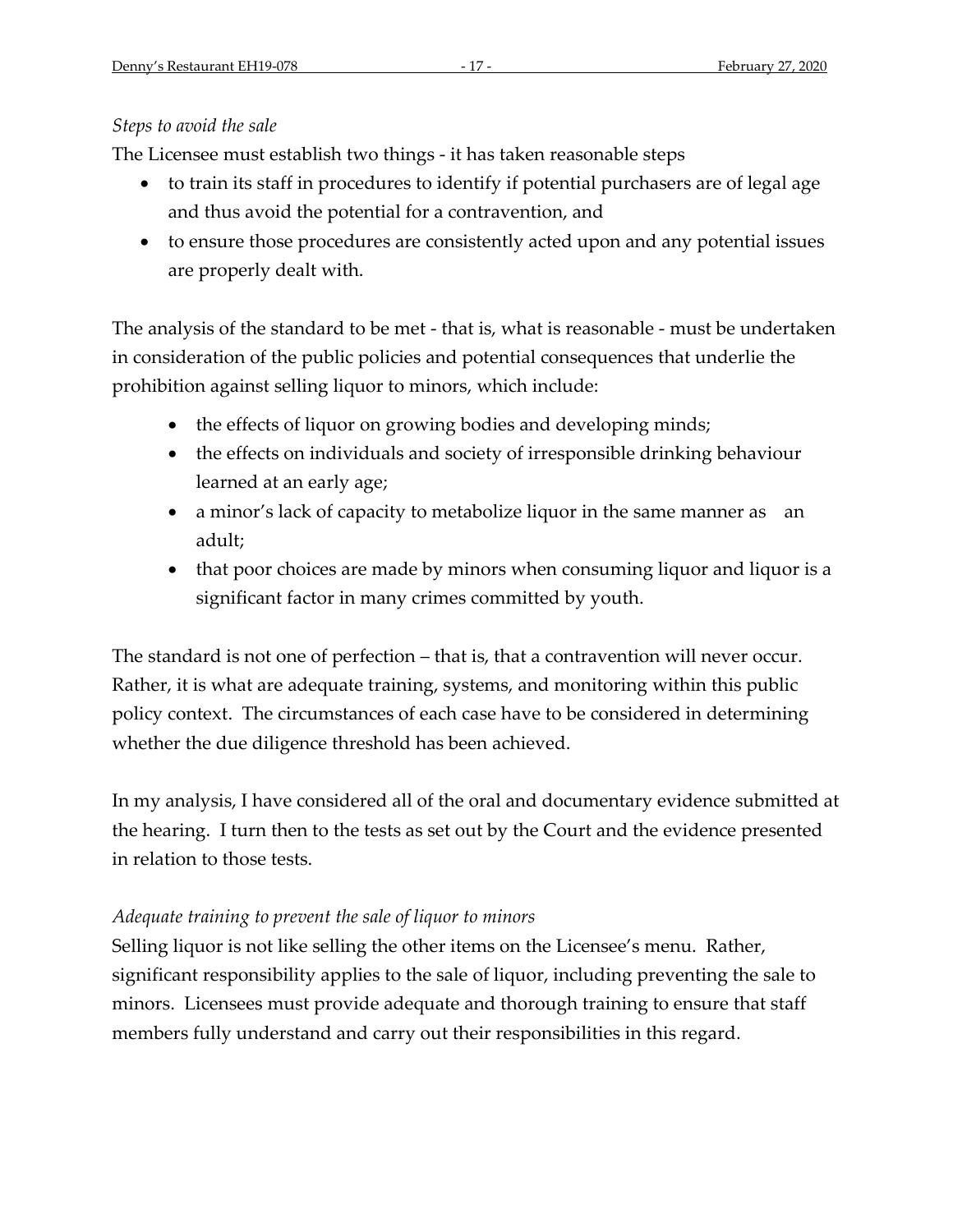In this case, the Licensee's evidence of training to prevent the sale of liquor to minors includes all servers being required to have their SIR certification and five training days, each day being of four to five hours.

The Licensee's policies about serving liquor, the hours of sale and the employee's responsibilities to request identification are all covered on Day 1. I am concerned about the limited time spent on these very important topics. I am also concerned there was no testing of the Server's actual understanding of the policy and her responsibilities. However, testing is now in place, and while that illustrates the Licensee's commitment to improving their training, I am concerned that new hires are given several opportunities to successfully pass the test, without evidence of following up those failed attempts to ensure that the new hires in fact do fully understand their responsibilities.

I also have some concerns about the effectiveness of the shadow training. The number of opportunities in which identification would need to be requested and verified could vary substantially on each of the training shifts, so that the opportunity and effectiveness of the training on these important items could be in question. Further, there is no evidence that the General Manager meets with the senior servers and seeks their input on what the new hire has actually observed and learned. This could limit the ability for the General Manager to effectively assess if a server has been adequately trained in carrying out their responsibilities. However, weighed against these concerns is the General Manager's own shadowing of the Server on the Day 5 and his personal assessment of the Server, and the Server's clear and emphatic evidence that she did receive proper training from the senior servers on when to request and how to assess identification. Also, the General Manager testified the new hires and the senior server will discuss how some people don't always look their age, and the sheer spectrum of how looks can be different from the actual age, so that is why it is important to ask if the person appears to be 30 years or younger.

The General Manager claimed to instruct servers to request identification from patrons who looked to be under 50 years of age. The Server was very clear that she was trained to and did request identification if the person looked to be under the age of 25. Additionally, the Licensee's policy in Exhibit 4 says to ask for identification if the person appears to be under the age of 30, and in Exhibit 12, it says to request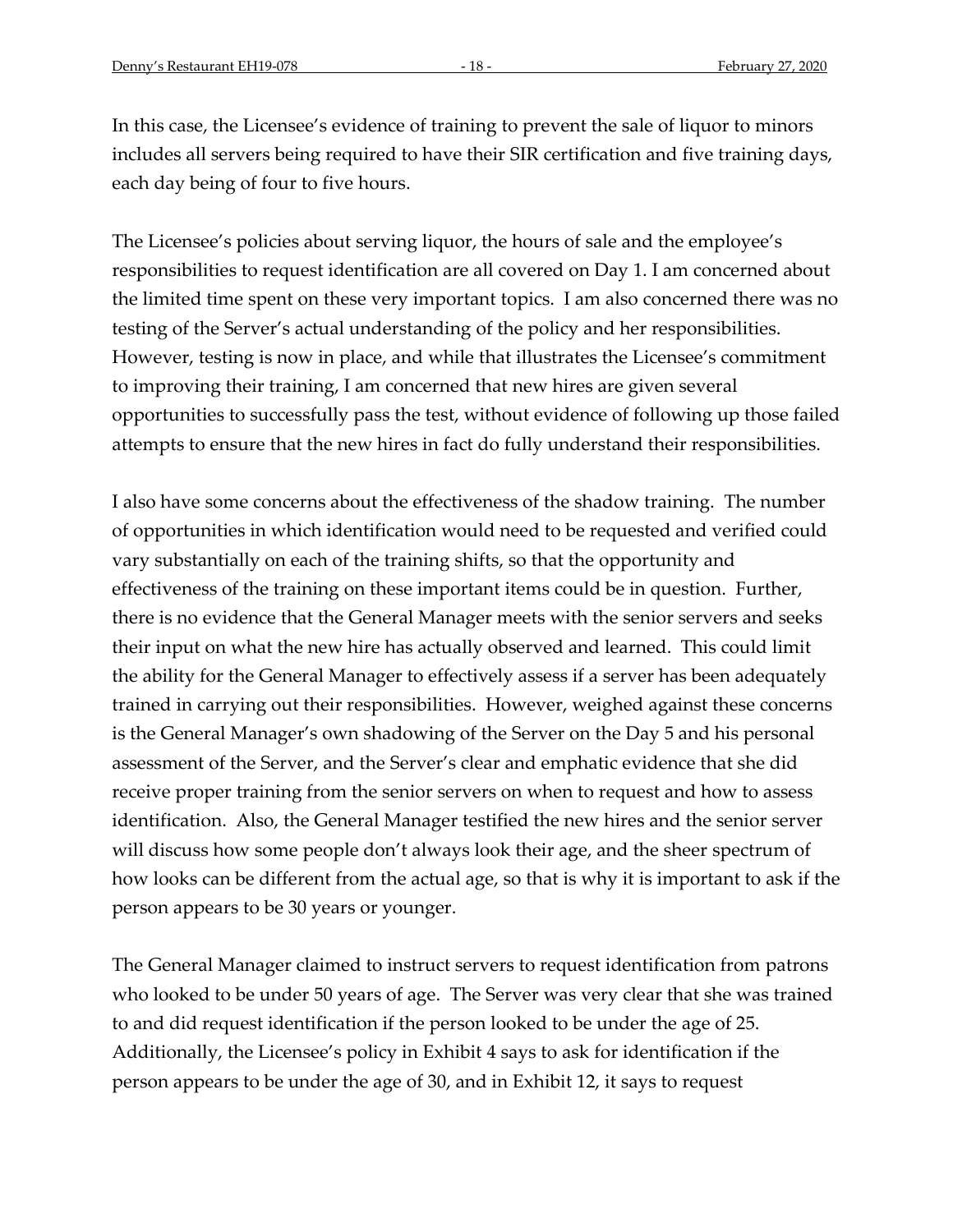identification if the person appears to be under the age of 25. However, the *Act* does not set an age limit for requesting identification and the Server's clear understanding was to request identification if the person did not appear to be of legal age, she simply failed to do that.

For these reasons, I find that in its training program the Licensee could pay more time and greater detail on explaining the need for and how to prevent the sale of liquor to minors, especially relative to the seriousness of the consequences of the sale of liquor to minors. I also find the Licensee could spend more time documenting the actual training and results of testing of each new hire. However, as the Licensee notes, the standard is not one of perfection. So, while the Licensee comes close to not meeting the standard and there is certainly room for improvement, on the basis of the totality of the evidence, I find the Licensee did provide the Server with adequate training to prevent the sale of liquor to minors.

#### *Adequate systems to prevent the sale of liquor to minors*

In addition to proper training, a licensee must also ensure that it implements on-going processes to ensure that its training is put into practice and consistently acted on. Effective, on-going reminders and notices, and monitoring are critical to ensuring that the trained staff continuously and effectively apply the training and directions they have been given.

I find the General Manager's direction to request identification of patrons who look to be under 50 was not being followed by the Server and, I suspect, by others. Given that, I question the accuracy of his observations that staff always appropriately asked for identification. However, the other evidence is that servers are given numerous daily reminders to check for identification. Reminder notices are posted at the POSitouch stations where the servers constantly and frequently attend throughout their shifts. These are good ways to reinforce the server's training. Consideration could be given to occasionally changing the content of the notices and the locations of the notices, to keep the requirements fresh in the minds of staff.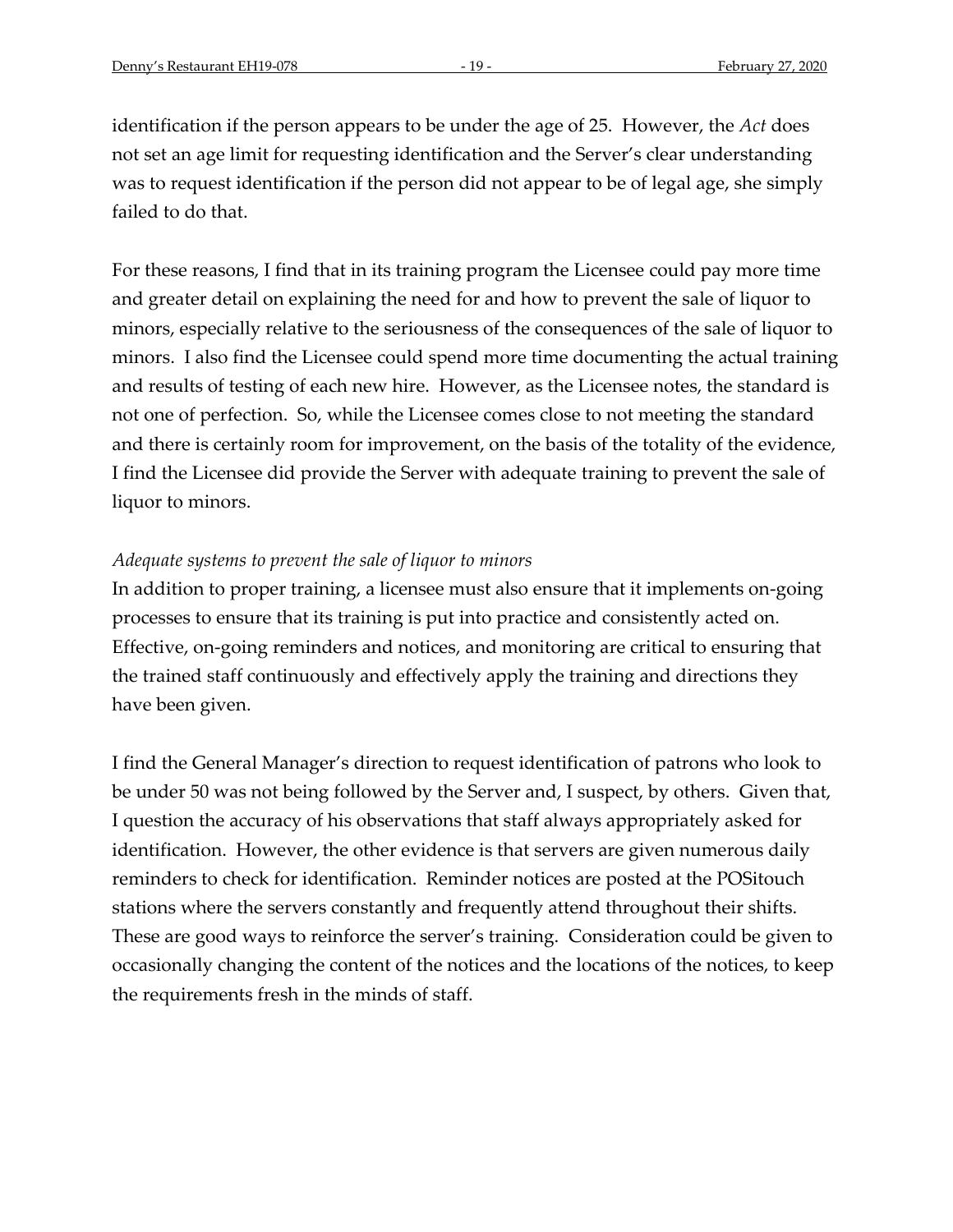The daily reminders at the pre-shift meetings and throughout the day are also effective and on-going ways to reinforce the need to request and check identification, and both of the Licensee's witnesses testified that this happened on a regular basis. I note the Server did not mention, nor was she asked about, monthly one-on-one meetings with a manager, but the General Manager did testify that those meetings did occur.

Although quarterly staff meetings are held, agendas and minutes are not kept so that the ability to assess whether the policies about the sales to minors are reinforced is limited. In that regard, I accept the General Manager and the Server's evidence that that is done but recommend agendas should be set and should include the legal obligations about liquor service and the reasons why, including the harms to minors. Minutes should be taken and shared with any staff unable to attend, and signed off by those staff members as having been read, to provide evidence that that is being done.

This Licensee is not a "mom and pop" operation, where the principals of the Licensee are hands on with a small number of staff who rarely turnover. In those cases, employee training records and documenting other on-going reminder actions may not be as critical. Here, with several levels of supervisors and a significant number of staff at this and other locations, documenting the activities and messages is more important, to ensure each employee is actually involved in those activities and gets those messages.

So, while the Licensee comes close to not meeting the standard and there is certainly room for improvement, on the basis of the totality of the evidence, I find the Licensee did take reasonable steps to ensure the effective application of its training and have systems in place to prevent the sale of liquor to minors.

# **CONCLUSION**

The due diligence standard is not one of perfection, but of adequate training and systems. As with most training programs and systems, there are improvements that the Licensee can make. I have noted a few suggested improvements.